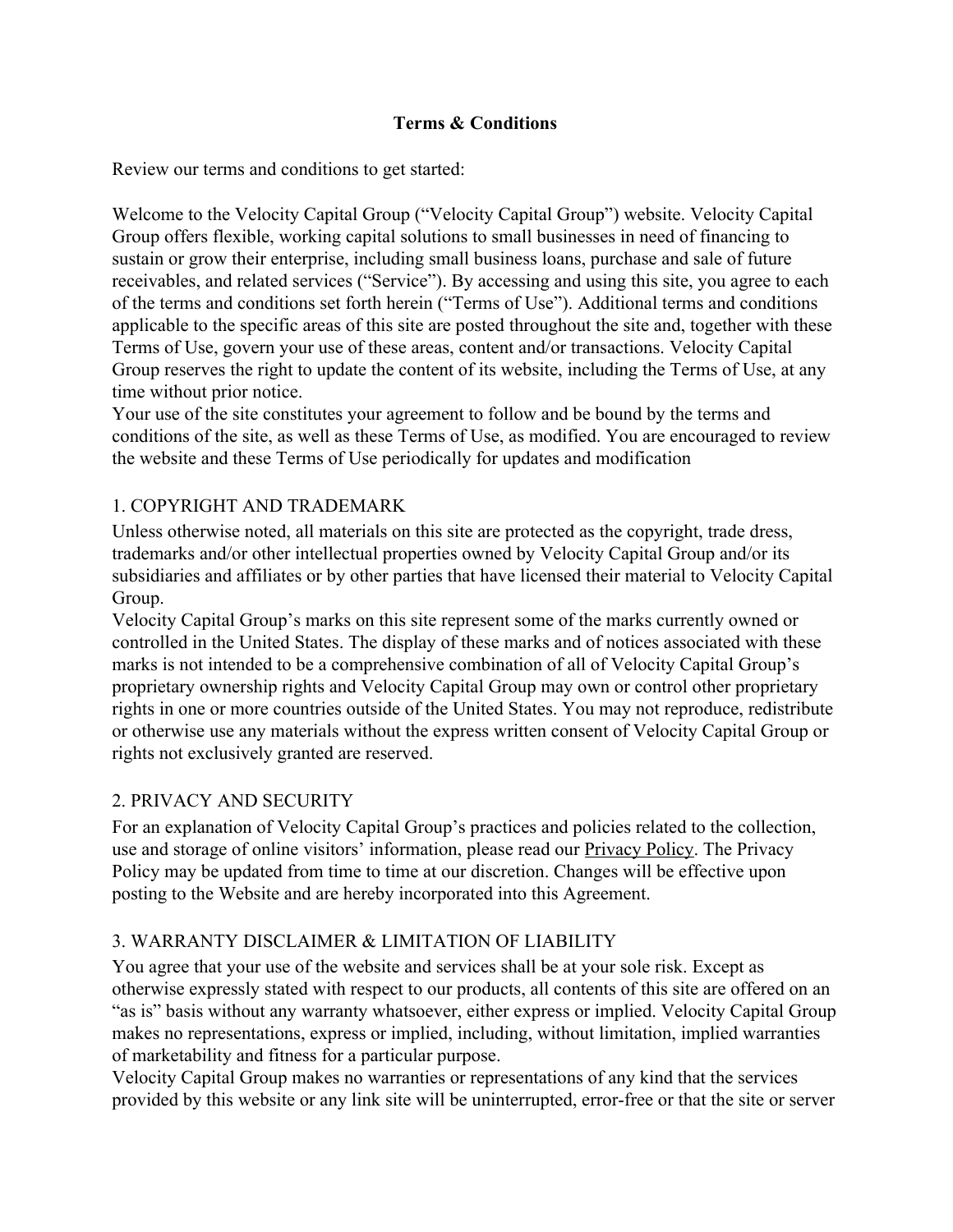that hosts the site are free from virus or other forms of harmful computer code or other harmful components, or that defects will be corrected even if Velocity Capital Group is aware of them. In no event shall Velocity Capital Group, its officers, members, directors, employees, or agents, be liable to you for any direct, indirect, incidental, special, punitive, consequential damages, or attorneys' fees arising out of or relating to these terms, access to, use of, or the operation of any site, any of the site content, or user content. Your sole and exclusive remedy and Velocity Capital Group's sole and exclusive liability to you for any reason shall be for you to discontinue your access to or use of the site. The foregoing limitation of liability shall apply to the fullest extent permitted by law in the applicable jurisdiction.

In the event State law does not allow the exclusion or limitation of liability for consequential or incidental damages, Velocity Capital Group's liability shall be limited and warranties are excluded to the fullest extent permitted by law, but shall in no event exceed \$100.00. You agree that any cause of action arising out of or related to Velocity Capital Group, any website, or any website content or user content must be commenced within one (1) year after the cause of action accrues. Otherwise, such cause of action is permanently barred.

#### 4. INDEMNIFICATION

You agree to indemnify, defend, and hold harmless Velocity Capital Group, its affiliates, and partners, including without limitation, Velocity Capital Group's service providers and banks—and their respective officers, directors, employees, agents, and representatives—from and against all losses, expenses, damages and costs including reasonable attorneys' fees, for any claims, causes of actions, procedures or allegations arising out of or relating to any violation of these Terms of Use, your use of the website, website content, or user content (including but not limited to infringement of third parties' worldwide intellectual property rights or negligent or wrongful conduct) by you or any other person accessing any website on your behalf. Velocity Capital Group reserves the right, at its own expense, to assume the exclusive defense and control of any matter otherwise subject to defense by you.

### 5. UNLAWFUL OR PROHIBITED USE

As a condition of your use of the Services, you will not use the Services for any purpose that is unlawful or prohibited by these Terms of Use. You may not use the Services in any manner that could damage, disable, overburden, or impair the Velocity Capital Group website or interfere with any other parties' use and enjoyment of the Services. You may not attempt to gain unauthorized access to any Services, computer systems or networks connected to any Velocity Capital Group server or to any of the Services through hacking, password mining or any other means. You may not obtain or attempt to obtain any materials or information through any means not intentionally made available through these Services.

#### 6. EXTERNAL LINKS

Links to other websites do not imply an endorsement of the materials disseminated at those websites, nor does the existence of a link to another site imply that the organization or person publishing at that site endorses any of the materials at this site. Links to other websites are provided by Velocity Capital Group as a convenience to its users. Velocity Capital Group is not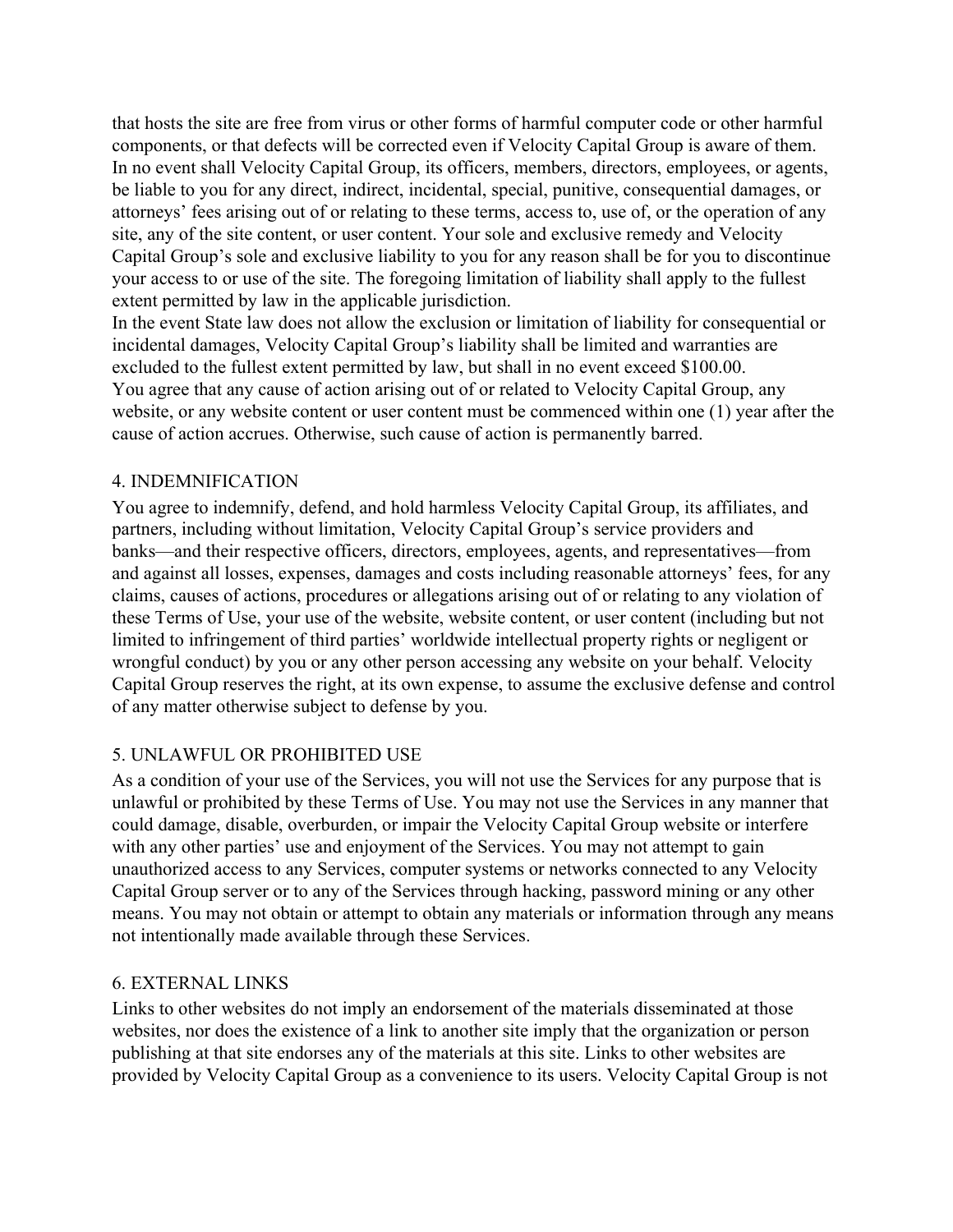responsible for the materials contained in any website linked to this site. Please be advised that third-party websites may have different terms of use and privacy policies.

# 7. AUTHORITY

Use of the Services is void where prohibited. By using the Services, you represent and warrant that (a) all application information you submit is truthful and accurate; (b) you will maintain the accuracy of such information; (c) you are 18 years of age or older; (d) your use of the Services does not violate any applicable law or regulation; (e) you are authorized on behalf of the company whose name you have entered to apply for business financing. Your profile may be deleted and your Membership may be terminated without warning if we believe, in our sole discretion, that you are in violation of any Terms of Use.

You understand and agree that Velocity Capital Group and our agents and assignees are authorized to contact third parties to conduct background checks and other investigative reports and make credit report inquiries (including requesting business and personal credit bureau reports from credit reporting agencies and other sources) or for any other lawful purpose, and that Velocity Capital Group has the authority for the foregoing in connection with any update, renewal, or extension of the credit to the company on whose behalf you are applying for credit. Upon your written request, we will advise you if we obtained a credit report. You understand and agree that Velocity Capital Group is making no commitment or guarantee that any product, evaluation, or guidance provided by Velocity Capital Group will result in an approval for funding.

## 8. ACCOUNT SECURITY

Customer Duty – You agree to keep confidential all passwords, user IDs, IP addresses and other account identifiers and are solely responsible for any liability or damages resulting from your failure to maintain that confidentiality. You are solely and fully responsible and liable for all activities that occur under your Velocity Capital Group account, password, user ID or IP address. You agree to:

(a) Immediately notify Velocity Capital Group if you suspect any breach of security such as loss, theft, public use (unrestricted, open, communal or shared use by third parties unrelated and/or not affiliated with the customer either for profit or not-for-profit) or unauthorized disclosure or use of your Velocity Capital Group account, password, user ID or any credit or charge card numbers provided to Velocity Capital Group by calling 833.824.3863;

(b) Ensure your exit from your account as applicable at the end of each session; and

(c) Periodically change your password.

Account Access – You authorize Velocity Capital Group to provide information about and make changes to your Velocity Capital Group account including adding new services on the direction of any person able to provide information we deem sufficient to identify you.

Assumption of Risk – There is a risk that other(s) may attempt to access your services, such as through the internet or connected networks. You acknowledge this risk is inherent to the shared nature of the services and you agree to take full responsibility for taking adequate security precautions and safeguarding your data.

### 9. ELECTRONIC COMMUNICATIONS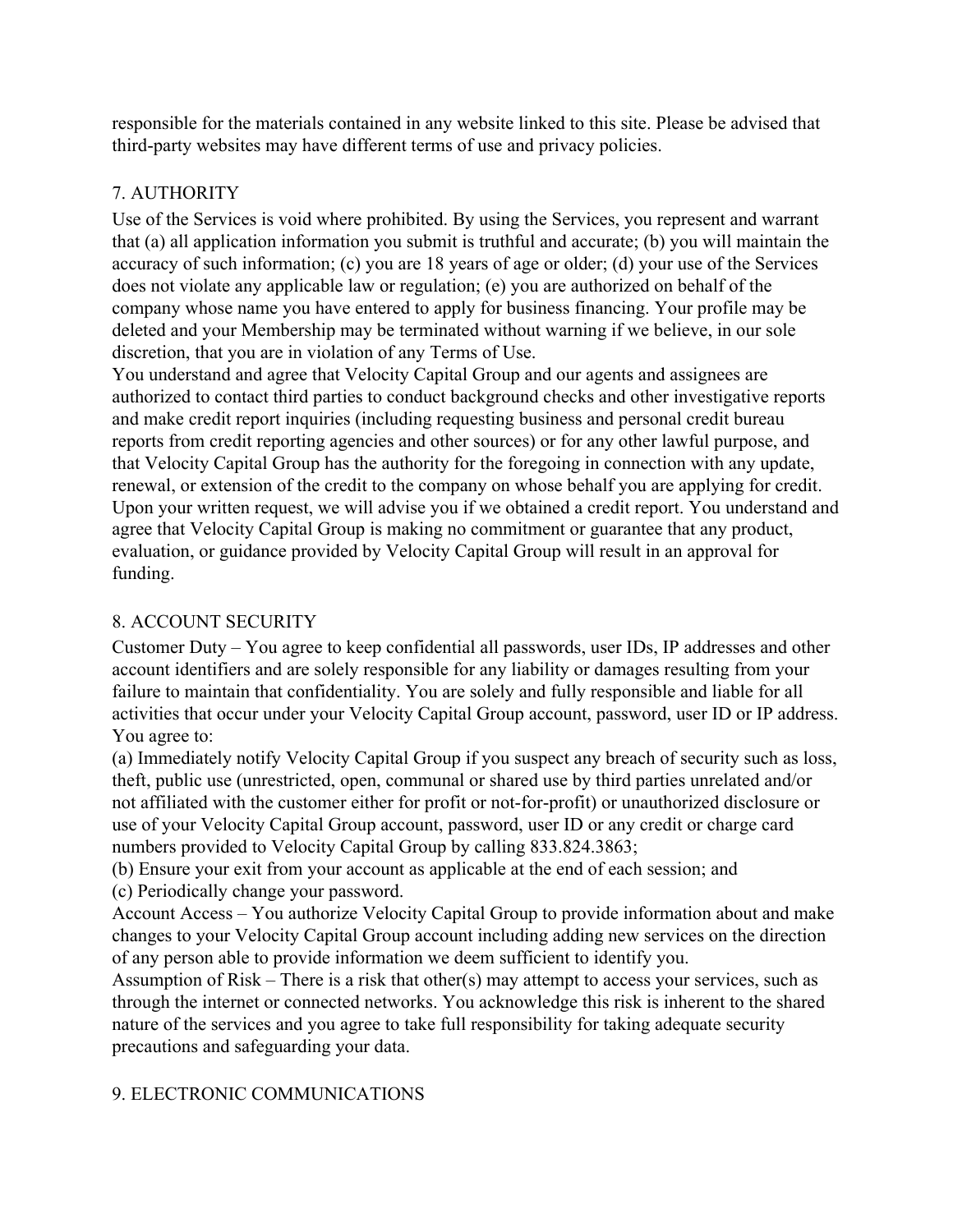By using parts of this website, or sending emails to Velocity Capital Group, you agree to receive communications from us electronically, and that all agreements, notices, disclosures and other communications that we, our affiliates, partners or independent contractors provide to you electronically satisfy any legal requirement that such communication be in writing and are effective immediately.

You have the right to withdraw your consent to receive disclosures and submit information electronically. You may withdraw your consent by contacting the Company in writing. If you choose to withdraw your consent, you will not be able to make any requests through our website. If you have a pending request on our website, we will terminate it and remove it from our system. If you have already received funding, all previously agreed to terms and conditions will remain in effect, and we will send disclosures to your verified business address provided during registration.

You may obtain a free copy of your electronic application by contacting the Company in writing at 91 Carman Ave, Suite 400, Cedarhurst, NY, 11516 or by telephone at 833.824.3863.

### 10. TELEPHONE COMMUNICATIONS

You hereby expressly consent to receiving calls and messages, including auto-dialed and pre-recorded message calls and SMS messages (including text messages) from Velocity Capital Group, its affiliates, marketing partners, agents and others calling at Velocity Capital Group's request or on its behalf, at any telephone numbers that you have provided or may provide in the future (including any cellular or mobile telephone numbers). Your cellular or mobile telephone provider will charge you according to the type of plan you carry. You may opt out of receiving calls and marketing from Velocity Capital Group and its affiliates, marketing partners, agents and others as provided in the Privacy Policy or by contacting us directly.

### 11. GOVERNING LAW AND FORUM

Jurisdiction – Any dispute arising from these terms shall be resolved exclusively in the State and Federal Courts of the State of New York. Furthermore, these terms and the interpretation, performance and enforcement of your and Velocity Capital Group's rights and duties shall be construed in accordance with the laws of the State of New York except for the conflict or choice of law principles thereof.

### 12. FEEDBACK AND SUBMISSIONS

You agree you are and shall remain solely responsible for the content of any submissions you make and you will not submit material that is unlawful, defamatory, abusive or obscene. You agree that you will not submit anything to the site that will violate any right of any third party, including copyright, trademark, privacy or any other personal or proprietary rights.

### 13. FORCE MAJEURE

Velocity Capital Group shall not be liable for any failure or delay in performance due in whole or in part to any cause beyond the reasonable control of such party or its contractors, agents or suppliers, including but not limited to utility or transmission failures, power failure, strikes or other labor disturbances, acts of God, acts of war or terror, floods, sabotage, fire, natural or other disasters.